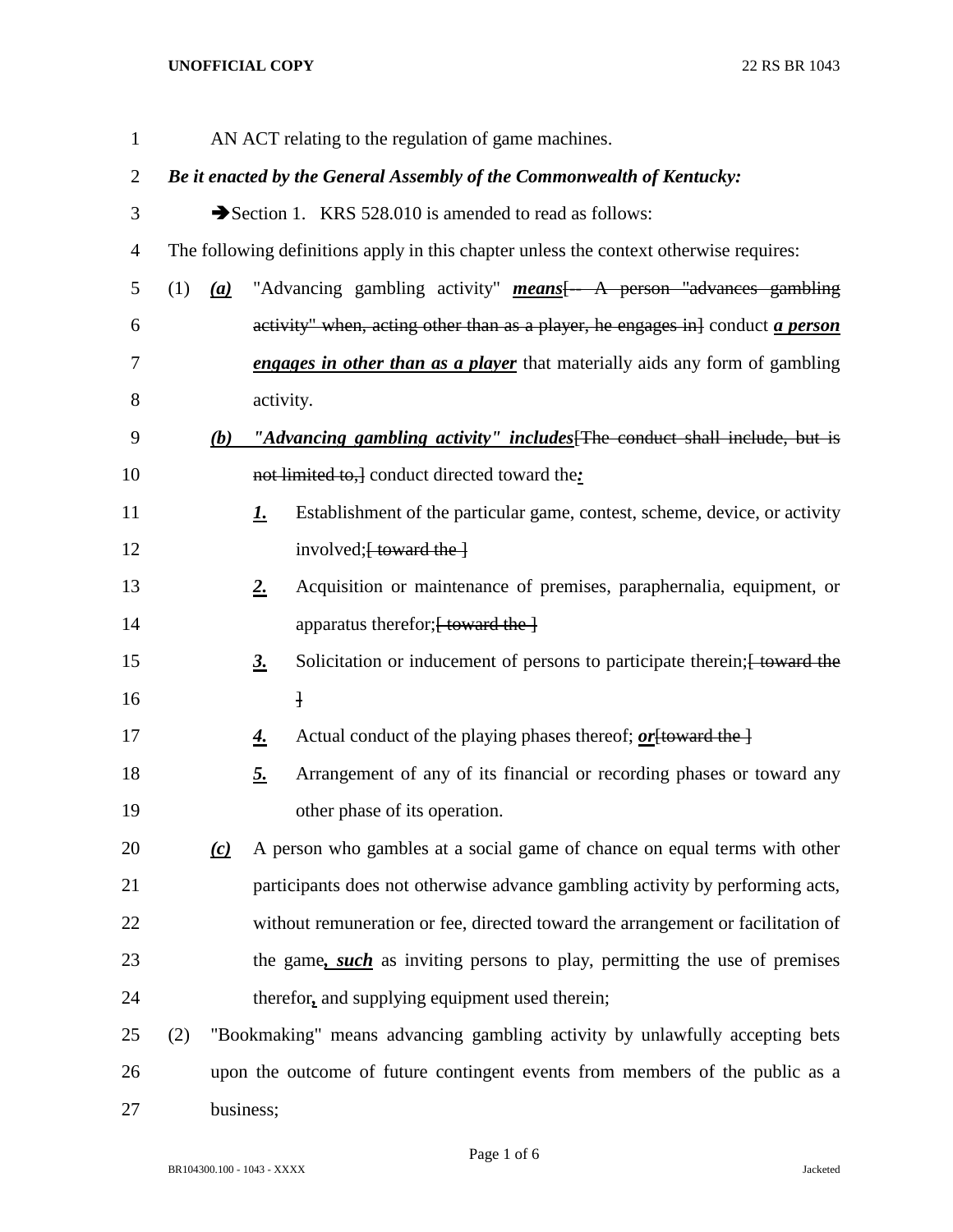## **UNOFFICIAL COPY** 22 RS BR 1043

| (3) | "Charitable gaming" means games of chance conducted by charitable organizations |                                                                                      |
|-----|---------------------------------------------------------------------------------|--------------------------------------------------------------------------------------|
|     |                                                                                 | licensed and regulated under the provisions of KRS Chapter 238;                      |
| (4) | (a)                                                                             | "Gambling" means staking or risking something of value upon the outcome of           |
|     |                                                                                 | a contest, game, gaming scheme, or gaming device which is based upon an              |
|     |                                                                                 | element of chance, in accord with an agreement or understanding that                 |
|     |                                                                                 | someone will receive something of value in the event of a certain outcome. A         |
|     |                                                                                 | contest or game in which eligibility to participate is determined by chance and      |
|     |                                                                                 | the ultimate winner is determined by skill shall not be considered to be             |
|     |                                                                                 | gambling.                                                                            |
|     | (b)                                                                             | Gambling shall not <i>include</i> : [mean]                                           |
|     |                                                                                 | Any contest, gaming, or wager that is licensed, authorized, permitted,<br>1.         |
|     |                                                                                 | <u>or regulated by:</u>                                                              |
|     |                                                                                 | <b>The Kentucky Lottery Corporation under KRS Chapter 154A;</b><br>а.                |
|     |                                                                                 | <b>The Kentucky Horse Racing Commission under KRS Chapter</b><br>$\bm{b}$ .          |
|     |                                                                                 | 230:                                                                                 |
|     |                                                                                 | <b>The Department of Charitable Gaming under KRS Chapter 238:</b><br>$\mathcal{C}$ . |
|     |                                                                                 | or [Charitable gaming which is licensed and regulated under the                      |
|     |                                                                                 | provisions of KRS Chapter 238]                                                       |
|     |                                                                                 | Amendment to the Kentucky Constitution or action of the<br>$\boldsymbol{d}$ .        |
|     |                                                                                 | <b>General Assembly after January 1, 2022; or</b>                                    |
|     |                                                                                 | The use or operation of any devices or machines that are excluded<br><u>2.</u>       |
|     |                                                                                 | <i>from subsection (5) of this section;</i>                                          |
| (5) |                                                                                 | "Gambling device" means:                                                             |
|     | (a)                                                                             | Any so-called slot machine or any other machine or mechanical device an              |
|     |                                                                                 | essential part of which is a drum or reel with insignia thereon, and which           |
|     |                                                                                 | when operated may deliver, as a result of the application of an element of           |
|     |                                                                                 |                                                                                      |

BR104300.100 - 1043 - XXXX Jacketed

Page 2 of 6

chance, any money or property, or by the operation of which a person may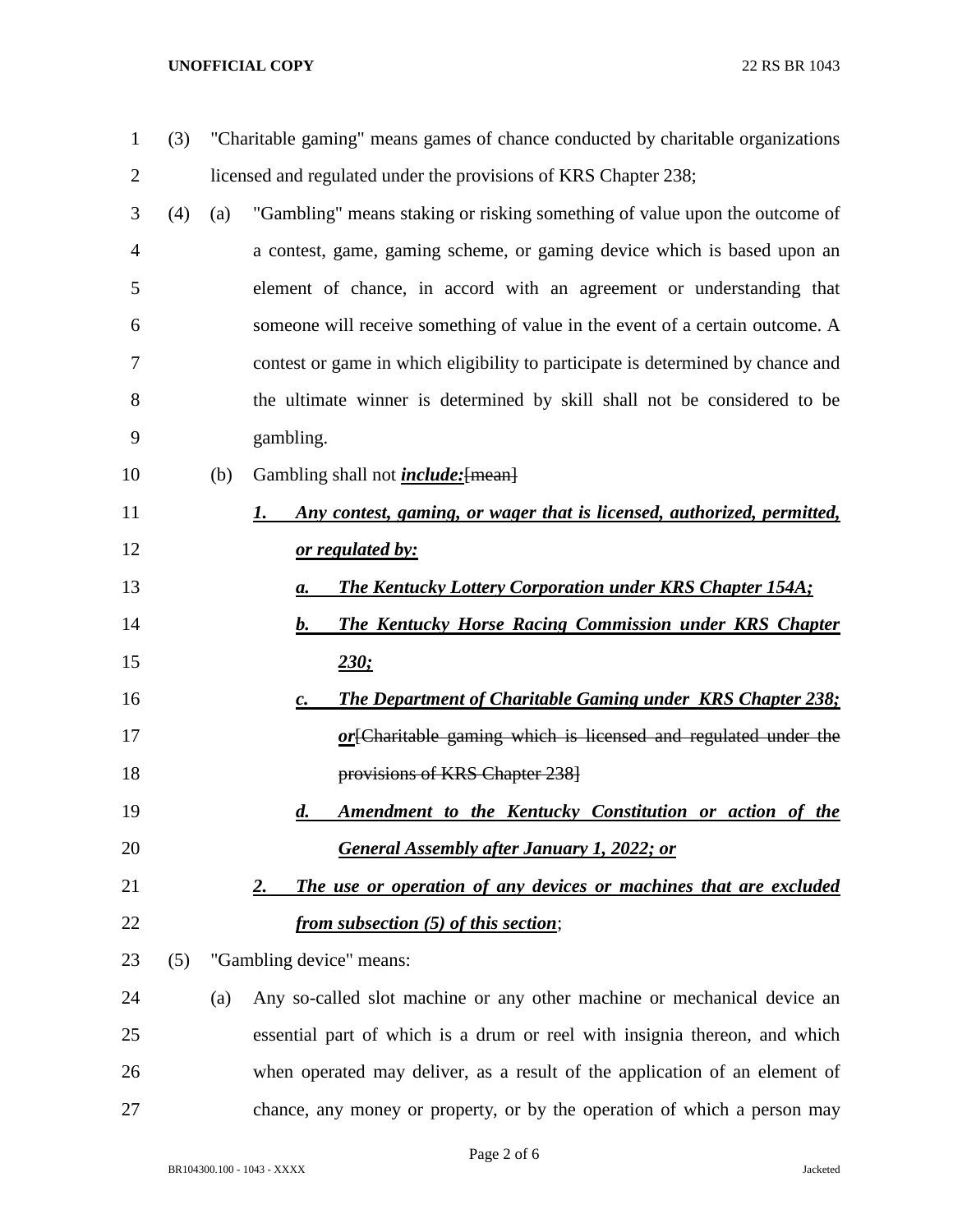become entitled to receive, as the result of the application of an element of chance, any money or property;

- (b) Any mechanical or electronic device permanently located in a business establishment, including a private club, that is offered or made available to a person to play or participate in a simulated gambling program in return for direct or indirect consideration, including but not limited to consideration paid for Internet access or computer time, or a sweepstakes entry, which when operated may deliver as a result of the application of an element of chance, any money or property, or by the operation of which a person may become entitled to receive, as the result of the application of an element of chance, any money or property; or
- (c) Any other machine or any mechanical or other device, including but not limited to roulette wheels, gambling tables and similar devices, designed and manufactured primarily for use in connection with gambling and which when operated may deliver, as the result of the application of an element of chance, any money or property, or by the operation of which a person may become entitled to receive, as the result of the application of an element of chance, any 18 money or property;
- 19 (d) <del>[But, ]</del>The following shall not be considered gambling devices within this definition:
- 1. Devices dispensing or selling combination or French pools on licensed, regular racetracks during races on said tracks;
- 2. Devices dispensing or selling combination or French pools on historical races at licensed, regular racetracks as lawfully authorized by the Kentucky Horse Racing Commission;
- 3. Electro-mechanical pinball machines specially designed, constructed, set up, and kept to be played for amusement only. Any pinball machine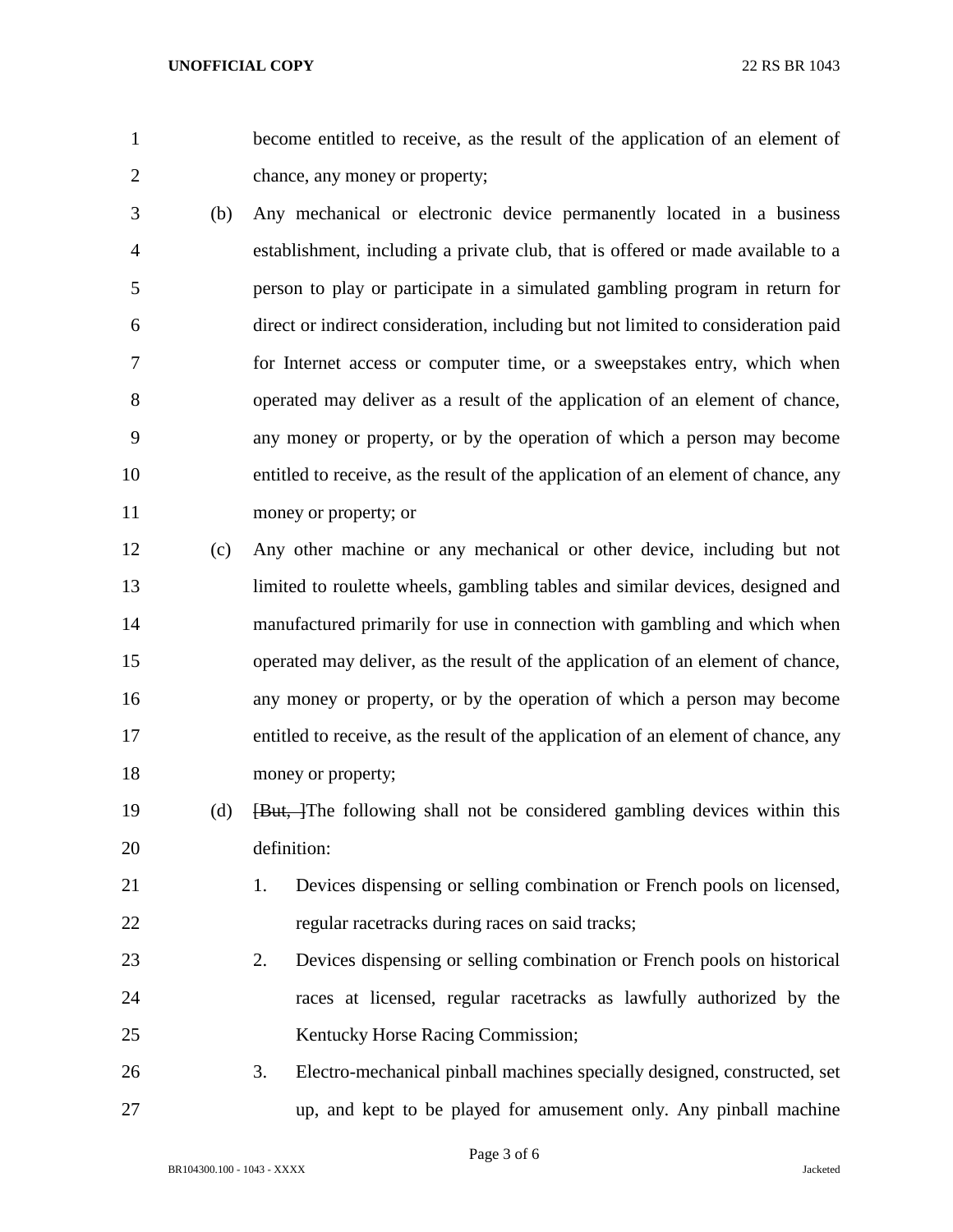| $\mathbf{1}$   |     |           | shall be made to receive and react only to the deposit of coins during the |
|----------------|-----|-----------|----------------------------------------------------------------------------|
| $\overline{2}$ |     |           | course of a game. The ultimate and only award given directly or            |
| 3              |     |           | indirectly to any player for the attainment of a winning score or          |
| 4              |     |           | combination on any pinball machine shall be the right to play one (1) or   |
| 5              |     |           | more additional games immediately on the same device at no further         |
| 6              |     |           | cost. The maximum number of free games that can be won, registered,        |
| 7              |     |           | or accumulated at one (1) time in operation of any pinball machine shall   |
| 8              |     |           | not exceed thirty (30) free games. Any pinball machine shall be made to    |
| 9              |     |           | discharge accumulated free games only by reactivating the playing          |
| 10             |     |           | mechanism once for each game released. Any pinball machine shall be        |
| 11             |     |           | made and kept with no meter or system to preserve a record of free         |
| 12             |     |           | games played, awarded, or discharged. Nonetheless, a pinball machine       |
| 13             |     |           | shall be a gambling device if a person gives or promises to give money,    |
| 14             |     |           | tokens, merchandise, premiums, or property of any kind for scores,         |
| 15             |     |           | combinations, or free games obtained in playing the pinball machine in     |
| 16             |     |           | which the person has an interest as owner, operator, keeper, or            |
| 17             |     |           | otherwise; $\left\{ -\text{or} \right\}$                                   |
| 18             |     | 4.        | Devices used in the conduct of charitable gaming; or                       |
| 19             |     | <u>5.</u> | Any device used and authorized by KRS Chapter 154A, 230, or 238;           |
| 20             | (6) |           | "Lottery and gift enterprise" means:                                       |
| 21             |     | (a)       | A gambling scheme in which:                                                |
| 22             |     | 1.        | The players pay or agree to pay something of value for chances,            |
| 23             |     |           | represented and differentiated by numbers or by combinations of            |
| 24             |     |           | numbers or by some other media, one (1) or more of which are to be         |
| 25             |     |           | designated the winning ones; and                                           |
| 26             |     | 2.        | The ultimate winner is to be determined by a drawing or by some other      |
| 27             |     |           | method based upon the element of chance; and                               |

Page 4 of 6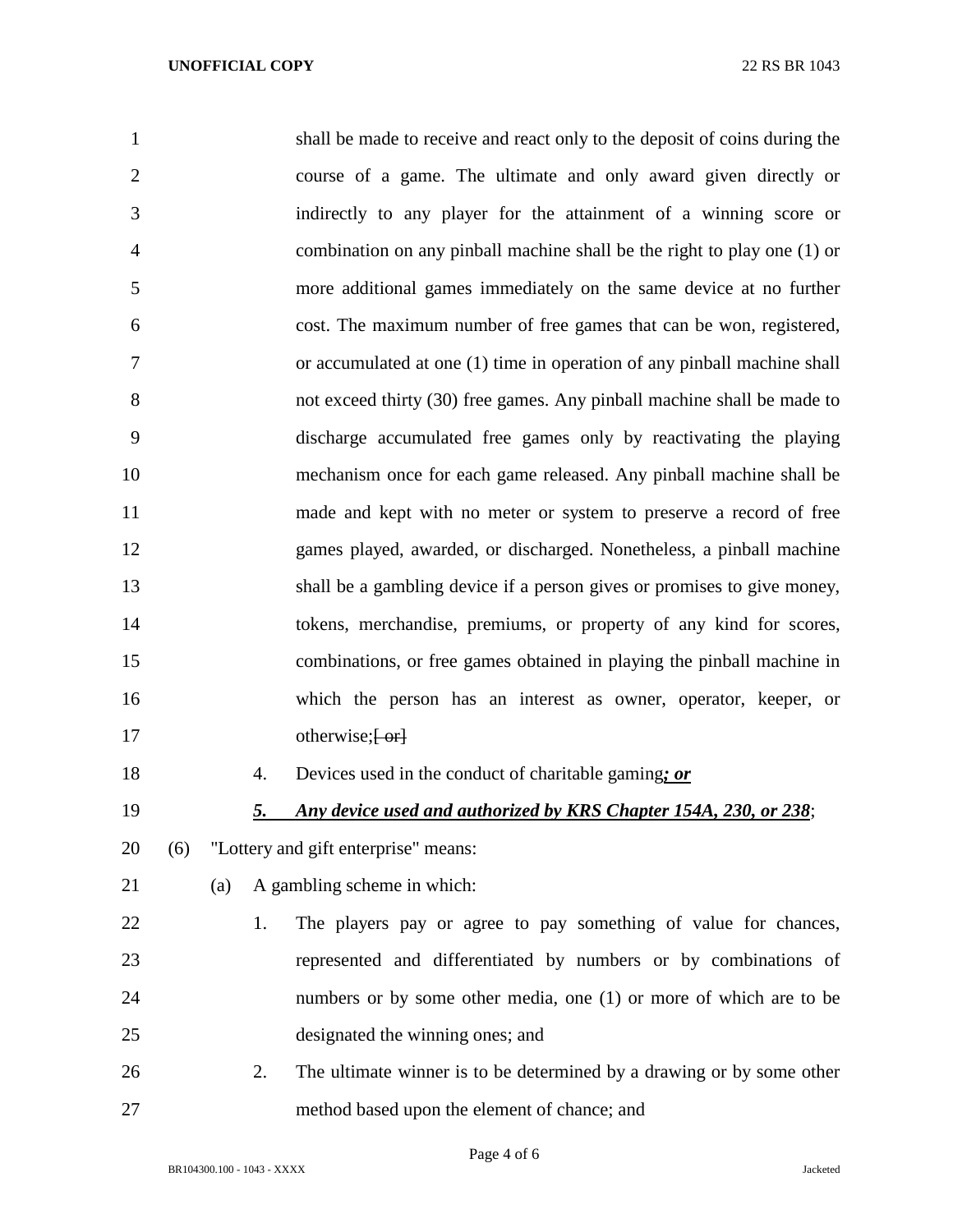- 
- 3. The holders of the winning chances are to receive something of value; and
- (b) A gift enterprise or referral sales plan which meets the elements of a lottery listed in paragraph (a) of this subsection is to be considered a lottery under this chapter;

 (7) "Mutuel" or "the numbers games" means a form of lottery in which the winning chances or plays are not determined upon the basis of a drawing or other act on the part of persons conducting or connected with the scheme, but upon the basis of the outcome or outcomes of a future contingent event or events otherwise unrelated to the particular scheme;

 (8) "Player" means a person who engages in any form of gambling solely as a contestant or bettor, without receiving or becoming entitled to receive any profit therefrom other than personal gambling winnings, and without otherwise rendering any material assistance to the establishment, conduct, or operation of the particular gambling activity. A person who engages in "bookmaking" as defined in subsection (2) of this section is not a "player." The status of a "player" shall be a defense to any prosecution under this chapter;

 (9) "Profiting from gambling activity" *means*[-- A person "profits from gambling 19 activity" when, other than as a player, *the person* [he] accepts or receives or agrees to accept or receive money or other property pursuant to an agreement or understanding with any *other* person whereby *the person*[he] participates or is to participate in the proceeds of gambling activity;

- (10) "Simulated gambling program" means any method intended to be used by a person playing, participating, or interacting with an electronic device that may, through the application of an element of chance, either deliver money or property or an entitlement to receive money or property; and
- (11) "Something of value" means any money or property, any token, object, or article